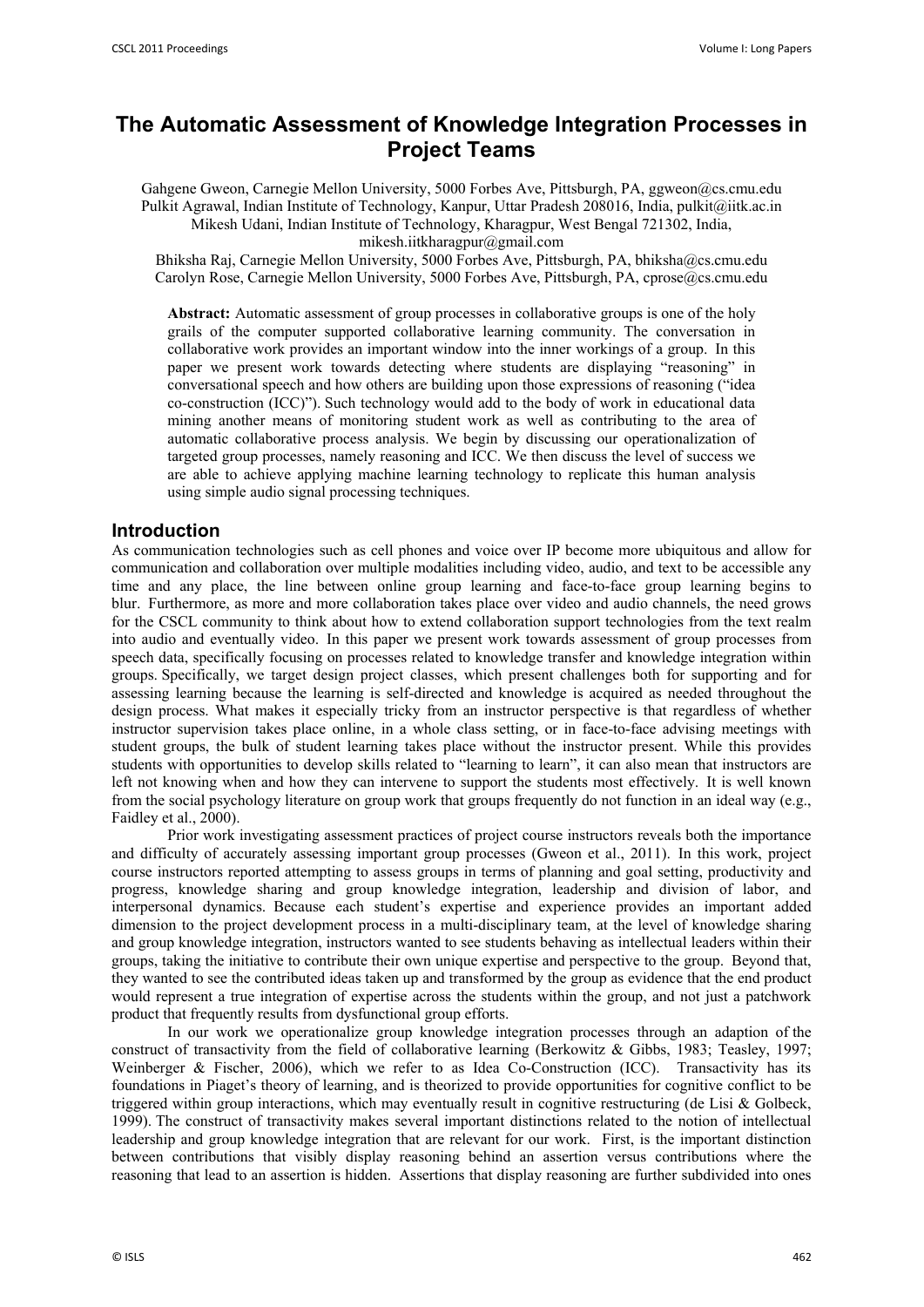that build on or operate on prior assertions, which are the transactive variety, and ones that represent a new direction in the conversation, which are externalizations. Externalizations position students as intellectual leaders within a conversation. However, true leadership requires that the leader is received as such by the other group members. Thus, externalizations that are not followed by transactive contributions building on them may be regarded as failed attempts at intellectual leadership. A more complete picture of intellectual leadership within a group can be obtained through tracking the distinction between assertions that do not make reasoning visible, externalizations, and idea co-construction. Our notion of ICC is different from earlier characterizations of transactivity. For example, our notion of ICC does not necessarily require that expressions of reasoning involve a comment on or operation on articulated reasoning that was previously contributed. Instead, the expression of reasoning may simply integrate information articulated previously even information articulated in such a way that it does not conform to our operationalization of reasoning. We adopt this slightly more relaxed notion of "building" in order to be more inclusive of the types of integrative contributions that students contribute since in our experience, the ideal of transactivity is not frequently achieved.

In our work we build on recent efforts to support instructors in managing groups by offering them forms of automatic assessment and reporting. In prior work, researchers have looked at automatically detecting various aspects of student activities during their work together (Kay et al., 2006; Pianesi et al., 2008). Various forms of data have been used including message board postings (Kim et al., 2007), chat data (Soller & Lesgold, 2003), video (Chen, 2003), and audio (DiMicco, et al., 2004). Our contribution is technology to use speech data to distinguish between ICC, externalizations, and contributions that do not display reasoning. Thus, in the remainder of the paper we first situate our work in the midst of current directions in speech processing. Next we discuss our approach to operationalizing reasoning displays and ICC. We then move on to a discussion of the technological contribution of the paper. Finally, we present an evaluation of our approach and conclude with a discussion of current directions.

#### **Motivation and Background**

Automatic analysis of ICC and related constructs such as transactivity is not a completely new direction in the CSCL community in itself. However all of the prior published work was related to automatic processing of text, such as newsgroup style interactions (Rosé et al., 2008), chat data (Joshi & Rosé, 2007), and transcripts of whole group discussions (Ai, Kumar, Nguyen, Nagasunder, & Rosé, 2010). One lesson learned by comparing across efforts to detect transactivity in a variety of types of interactions is that a key feature enabling high accuracy of recognition is being able to measure content similarity between a contribution and the contributions from other conversational participants that occurred within the same topic segment earlier within the conversation. For example, Rosé and colleagues (2008) report that in a classification task with a coding scheme related to transactivity, adding a single feature representing content similarity with prior contributions within the same thread from other participants to a baseline feature space, keeping all other aspects of the modeling technique constant, produced an increase in agreement with human coding from 0.5 Kappa to 0.69 Kappa.

The unique contribution of the work presented here is that it is not applied to text, but to recorded speech. Although the speech data we work with has been transcribed prior to the annotation process, the automatic analysis technique we describe does not use the transcriptions as input. Rather, the speech signal is first processed using basic audio processing techniques in order to extract features from the segments of speech, which are then used for classification using a machine learning model. One might assume that the most straightforward approach would be to use speech recognition technology to transform a speech recording into an automatically obtained transcript and then simply apply a model such as the one developed by Ai and colleagues (2010), which was applied to transcriptions of face to face interactions. However, the state of the art in speech recognition is still too poor to make this a viable option. Although some tutorial dialogue systems such as Scot (Pon-Barry, et al 2006) and ITSPOKE (Forbed-Riley & Litman, 2009) have used speech recognition technology to detect uncertainty in student responses, neither systems required high accuracy of the content in order to make this attribution. For instance, both systems used speech recognition to detect lexical hedges (e.g. I think, I thought, maybe) or pauses to detect uncertainty in student responses. Therefore, despite the great potential value in automatic transactivity or ICC analysis directly from speech, considering the importance of content similarity with prior contributions evidenced in prior work, it remains to be seen what level of accuracy is possible just from the speech signal itself.

The technique we evaluate in this paper is related to prior work on speech processing for other classification tasks. There has been some prior work on automatic assessment of group interactions in the CSCL community focusing on speech as input (DiMicco et al., 2004; Gweon, Kumar, & Rosé, 2009), however that work was more focused on the amount of contribution from each speaker overall rather than anything specific related to the nature of individual contributions. In the language technologies community, some prior work has focused on the nature of conversational contributions, however. For example, Ranganath and colleagues (2009) used acoustic and prosodic features extracted from speech data to predict whether a speaker came across as flirting or not in a speed dating encounter. Similarly, Ang (2002) and Kumar and colleagues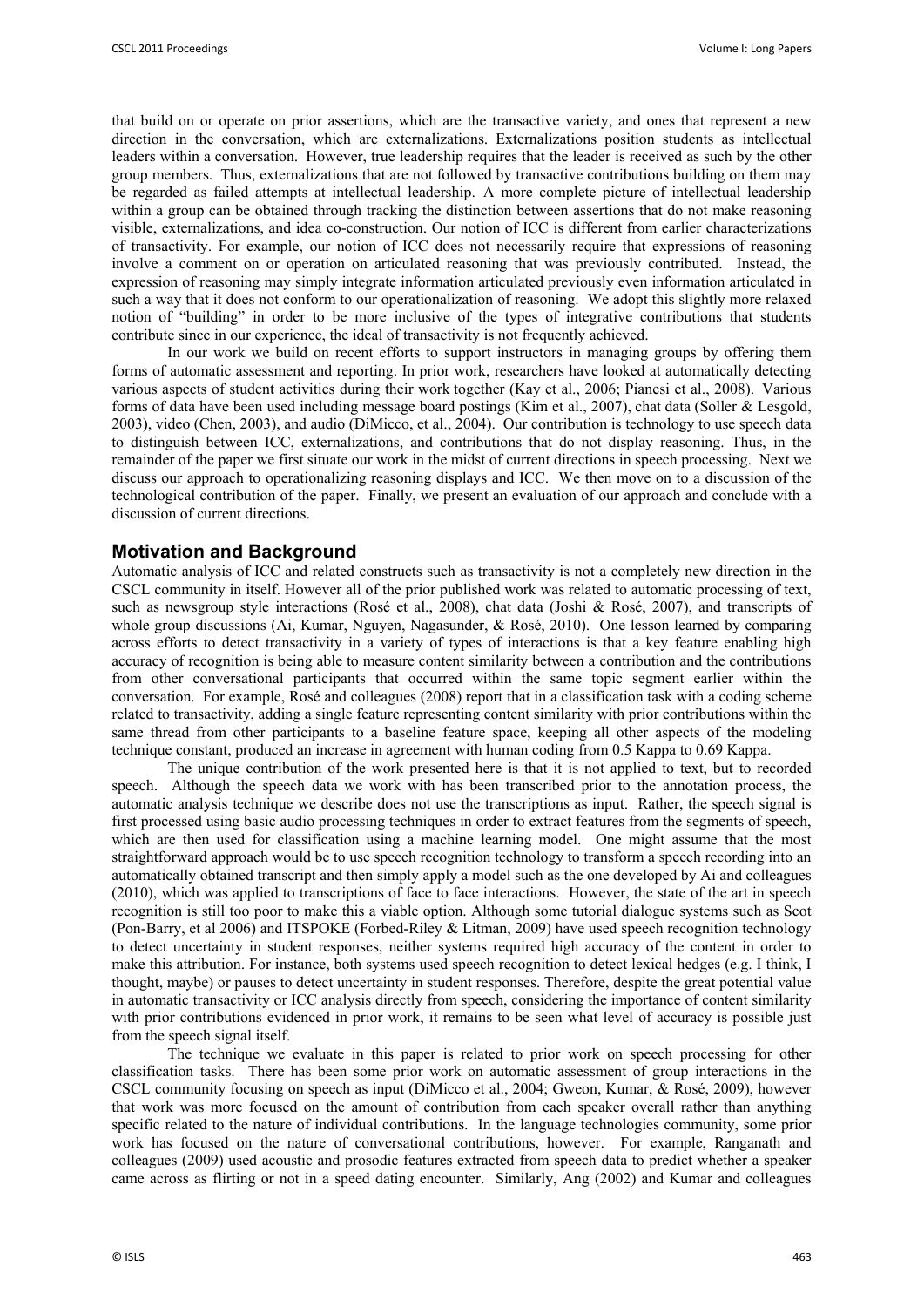(2006) applied a similar technique to the problem of detecting emotions such as boredom, confusion, or surprise, whereas Liscombe (2005) applied the technique to the problem of detecting student uncertainty. All of this work makes use of signal processing techniques that are able to extract basic acoustic and prosodic features such as variation and average levels of pitch, intensity of speech, amount of silence and duration of speech.

Acoustic and prosodic features are frequently associated with intuitive interpretations that make them an attractive choice to play a role in baseline techniques for these stylistic classification tasks. For example, increased variation in pitch might indicate that the speaker wants to deliver his ideas more clearly. Likewise, volume and duration of speech may signal that the speaker is explaining his ideas in detail, and is presenting his point of view about the subject matter. Such interpretations are grounded in sociolinguistic work related to the way in which speech style specifically (Coupland, 2009; Eckert & Rickford, 2001; Jaffe, 2009) and language style more generally (Fina, Schiffrin, & Bamberg, 2006) reflect both intentional and subconscious aspects of the way in which a speaker positions him or herself within an interaction at multiple levels. These recent accounts build on decades of work beginning with Labov's work on speech characteristics that signal social stratification (Labov, 1966) and Giles' work developing Social Accommodation Theory (Giles, 1984), which describes how speech characteristics shift within an interaction, and how these shifts are interpreted socially. A simplistic interpretation of this work would lead us to believe that hidden within the speech signal are features that enable prediction of social meaning. The Ranganath work (2009) cited above related to detection of flirting supports this view. It is possible to argue that while the essence of transactivity is related to content level distinctions, that it also has a social interpretation, and therefore might be detectable from speech as well. For example, consider that externalizations position students as intellectual leaders within a conversation. However, if true leadership requires that the leader is received as such by the other group members, and transactive contributions indicate that reception, then the occurrence of transactive/ ICC contributions say something about the relationship between speakers. We can then expect that stylistic features that predict positive reception between conversational participants may also predict transactivity/ ICC. The simplest approach to begin such a line of research begins with the types of features used in prior work detecting social aspects of conversations from speech, such as flirting.

## **Operationalization of the Knowledge Integration Process**

When students are working on a given task or a project in a team, they receive a certain amount of information that would help them solve the problem, in the form of a task statement and training materials. In order to solve the given problem, students discuss the materials that are given to them and try to apply them to a potential solution. We are interested in capturing instances when students display reasoning during group discussions that goes beyond what is given and displays some understanding of a causal mechanisms behind the information. Typically some causal mechanism would be referenced in a discussion of how something works or why something is the way it is. In segmenting student talk and identifying which segments display reasoning we are able to quantify amount of reasoning displayed. However, it is important to note that since what we are coding is *attempts* at displayed reasoning, we need to allow for displays of incorrect, incomplete, and incoherent reasoning to count as reasoning. That will necessarily be quite subjective – especially in the case of incoherent explanations. We begin by operationalizing the distinction between non-reasoning statements and reasoning statements, and then we focus on the distinction between reasoning statements that represent new directions within a conversation (i.e., externalizations) from those that build on prior contributions (i.e., ICC).

One important goal in detecting the knowledge integration process is to distinguish instances when students are making their own reasoning explicit from ones that just parrot what they have heard. In our formulation, we consider the task and training materials provided during the experiment to be "given", and we look for contributions where students go beyond that.

#### **Operationalization Step 1: Reasoning Process**

Our formulation of what counts as a reasoning display comes from the Weinberger and Fischer's (2006) notion of what counts as an "epistemic unit", where what they look for is a connection between some detail from the given task (which in their case is the object of the case study analyses their students are producing in their studies) with a theoretical concept (which in their work comes from the attribution theory framework, which the students are applying to the case studies). When they have seen enough text that they can see in it mention of a case study detail, a theoretical concept, and a connection between the two, they place a segment boundary. Occasionally, a detail from a case study is described, but not in connection with a theoretical concept. Or, a theoretical concept may be mentioned, but not tied to a case study detail. In these cases, the units of text are considered degenerate, not quite counting as an epistemic unit.

We have adapted the notion of an epistemic unit from Weinberger and Fischer (2006) because the topic of our conversations is very different in nature. The conversations that we analyzed come from a design exercise where 3 participants are asked to design and build an egg holder together. The egg holder will contain an egg, and should protect it from breaking when dropped from a two story high stairwell. As in Weinberger and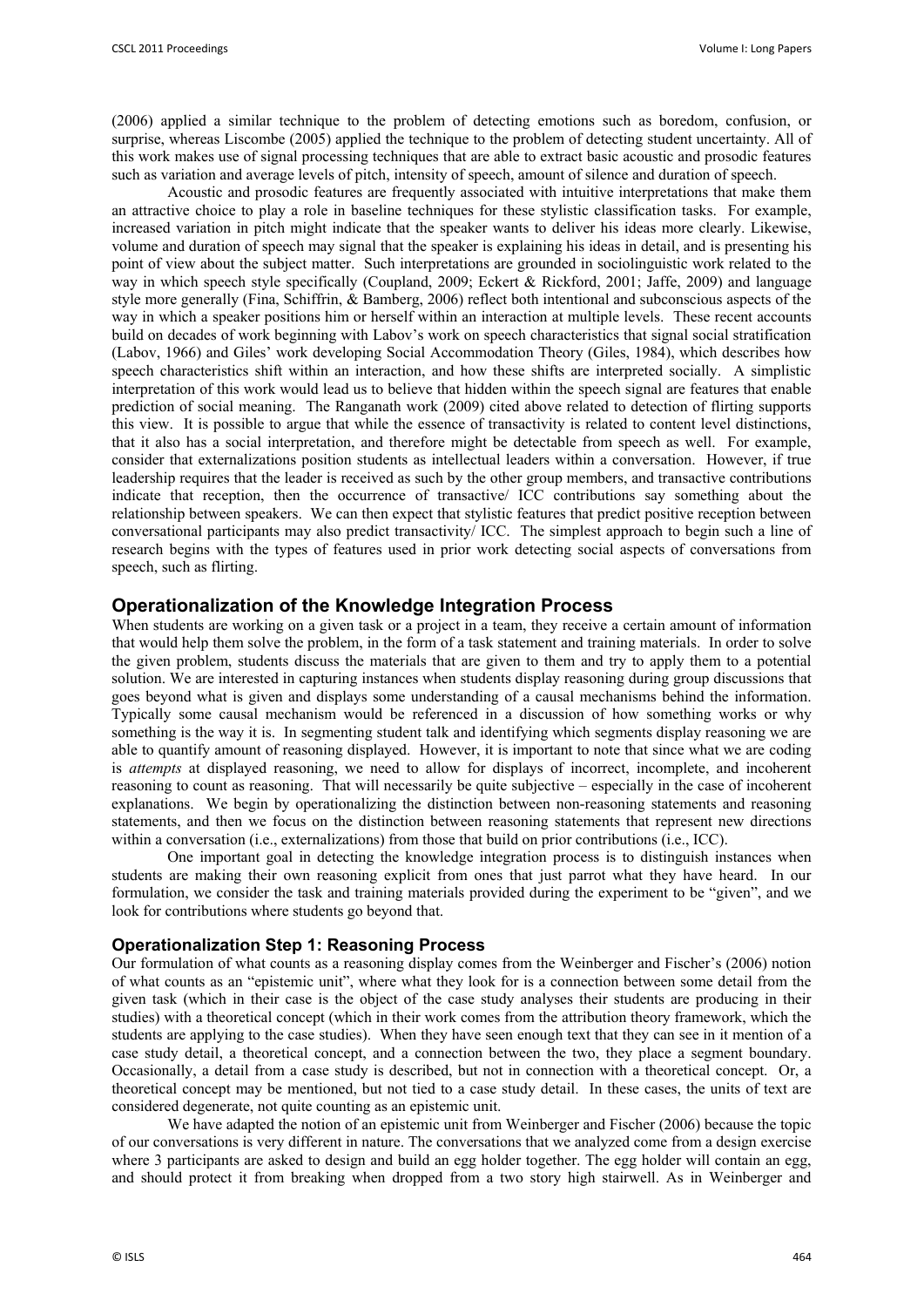Fisher's (2006) notion of "epistemic unit", we look for a connection between two or more concepts. Unlike in Weinberger and Fisher's operationalization of reasoning, where one of the concepts contains at least one detail from the task and the other is a theoretical concept, in our operationalization both concepts can be of either type. We describe our operationalization in detail below. First, examine a segment of a conversation where we have highlighted the instances of displayed reasoning using italics.

s1: *i think we'll need only one rubber band because the rubber band is circular. We can just break it off right* s3: oh yeah. that's a good idea. s2: See what are the weights s1: *it is some significant difference* s2: *Yeah this is heavier. So this could be on top* s3: *yeah cause if we did that then that would fall on the bottom, right? It might spin.* 

The simple way of thinking about what constitutes a reasoning display is that it has to communicate an expression of some causal mechanism. Often that will come in the form of an explanation, such as X because Y. However, it can be more subtle than that, for example "Increasing the tension makes the spring springier." The basic premise was that a reasoning statement should reflect the process of drawing an inference or conclusion through the use of reason. Note that in the example with the spring, although there is no "because" clause, one could rephrase this in the following way, which does contain a "because" clause: "The spring will be springier because we will increase the tension."

## **Concepts**

The basic building block of a reasoning statement is a concept. We identified 5 types of concepts relevant for our domain, namely theoretical concepts, prior knowledge, physical system properties, emergent system properties, and goals. For each concept, the definition and an example are illustrated in table 1. The examples in the table are from our dataset described in section 3.1, where students are discussing a best approach to build an egg holder. Note that the "system" in this case is the egg holder, plus any materials that are available for use.

| Type                | <b>Definition</b>                          | Example                                     |
|---------------------|--------------------------------------------|---------------------------------------------|
| Theoretical concept | principles (i.e. physics principle) and    | when an object is falling, the force of     |
|                     | theories                                   | impact when it hits the ground can be       |
|                     |                                            | decreased by slowing down the speed.        |
| Prior Knowledge     | information based on common sense          | Using a small amount of tape would not      |
|                     |                                            | be enough to hold two bowls together        |
| Physical system     | elements and characteristics of elements   | paper bowl is round, straws are flexible    |
| properties          | that are available for the system          |                                             |
| Emergent system     | characteristics of elements that appear in | stability of an egg holder which emerges    |
| properties          | a process                                  | as a result of using certain materials      |
| Goal                | general believes/ perspectives, anything   | aesthetics of an egg holder, i.e. trying to |
|                     | associated with strong expectations        | make the egg holder aesthetically           |
|                     | related to points of view                  | pleasing                                    |

Table 1: Definition and examples for the 5 concepts.

## Relationship

The presence of multiple concepts in a statement by itself does not determine whether a statement contains reasoning. Rather, the relationship between multiple concepts is the determining factor. For example, a simple list of concepts (e.g., this cup is round, and it is also white) is information sharing, and not reasoning. We identified two types of relationships that signal a reasoning process; 1. Compare  $\&$  contrast, 2. Cause  $\&$  effect.

- 1. Compare and contrast, tradeoff: When the speaker compares two concepts, the speaker is making a judgment, which involves thinking about how two concepts are related to another.
	- The speaker compares two materials ("that" & "rubber band") for his solution: *"I am thinking that might work better than a lot of rubber bands."*
- 2. Cause and effect: When the speaker uses a cause-and-effect relationship, this process involves establishing the relationship between two concepts through a reasoning process.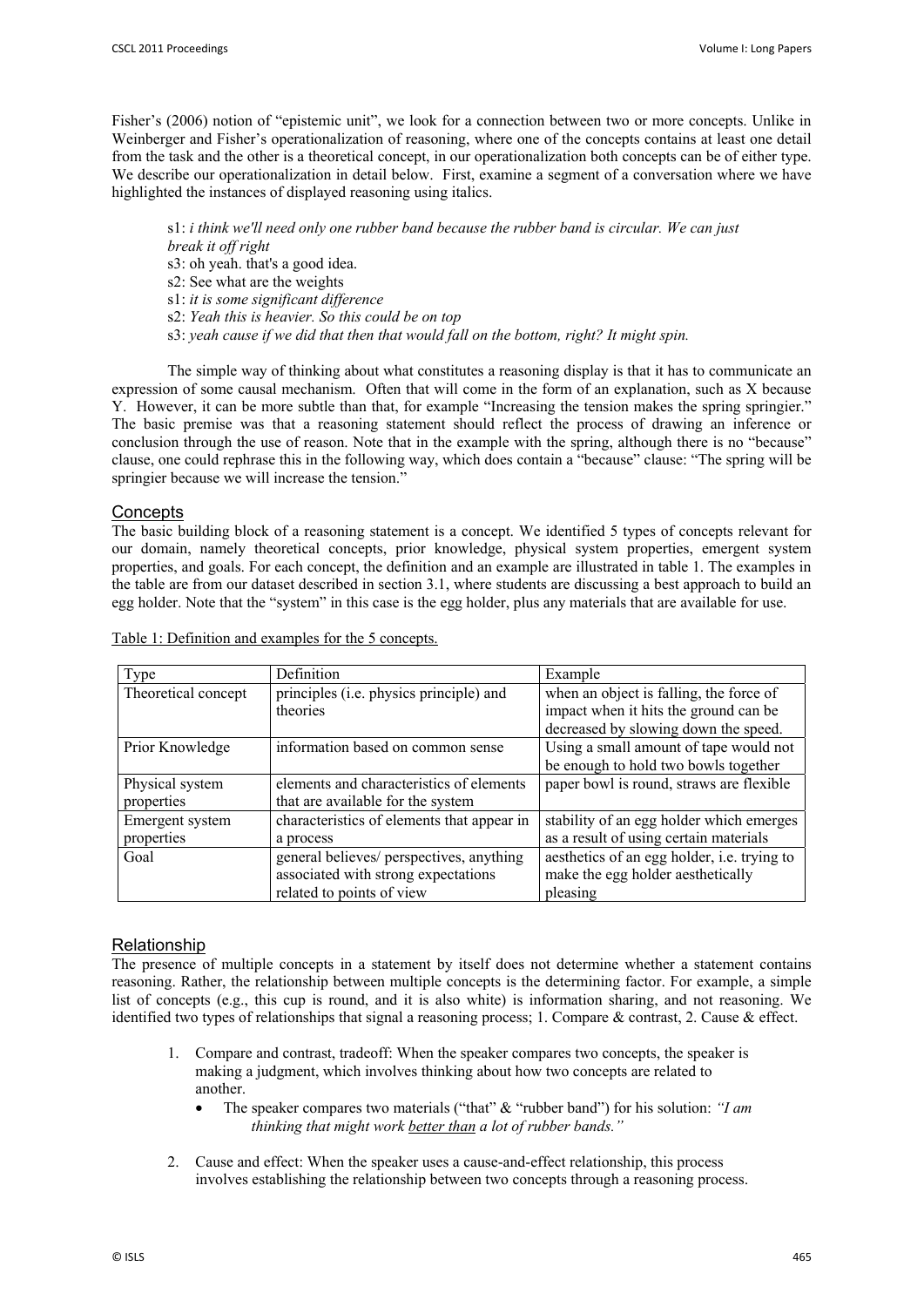The general relation in this category is "doing x helps you achieve y" There are three main types of causal relationship a)cause and effect b)in order to c)analogy. Examples for each of the three types are illustrated below.

- Let's do A because of B: *"Let's use bubble wrap because it cushions the fall"*
- Let's do A in order to achieve B: *"Let's use rubber bands for tying the bag onto the bowl."*
- When a speaker makes an analogy, he is making a link due to the similarity between two concepts. Some of the keywords that signal analogies are "like", "as": *"Oh, you're trying to use the bowl as a parachute."*

## **Operationalization Step 2: Idea Co-construction (ICC) vs. Externalization**

Statements that display reasoning can be either Externalizations, which represent a new direction in the conversation, not building on prior contributions, or ICC contributions, which operate on or build on prior contributions. In our distinction between Externalizations and ICC contributions, we have attempted to take an intuitive approach by determining whether a contribution refers linguistically in some way to a prior statement, such as through the use of a pronoun or deictic expression.

 Take the sample conversation we used earlier to illustrate the reasoning contribution. The lines marked with an (E) at the end is a contribution that is categorized as externalization, the ones with a (T) are transactive contributions. The first statement by s1 is an externalization since s1 starts a new topic, thus this contribution is not building on a prior contribution. Subsequent reasoning contributions in this discussion are coded as transactive because they each build on statements that directly precede them.

s1: *i think we'll need only one rubber band because the rubber band is circular. We can just break it off right (E)*

s3: oh yeah. that's a good idea.

s2: See what are the weights

s1: *it is some significant difference (T)*

s2: *Yeah this is heavier. So this could be on top (T)*

s3: *yeah cause if we did that then that would fall on the bottom, right? It might do some spinning. (T)*

## **Reliability of Annotation**

Two coders were initially trained using a manual that describes the above operationalization of reasoning displays and ICC in detail along with an extensive set of examples. After each coding session, the coders discussed disagreements and refined the manual as needed. Most of the disagreements were due to the interpretation of what the students meant rather than the definition of reasoning itself. Therefore, later efforts focused more on defining how much context of a statement could be brought to bear on the interpretation and how. In a final evaluation of reliability for reasoning process, we calculated kappa agreement of 0.67 between two coders over all the data. After calculation of the kappa, disagreements were settled by discussion between the two coders. The coding manual for detecting instances of ICC and externalization is still under development. Our initial round of coding yielded a kappa value of 0.64. The data used in this paper was coded by one coder who has experience with coding for externalization and ICC using a corpus from a different domain.

## **Automatic Assessment of Reasoning Processes**

The purpose of our investigations with speech technology that we report in this paper was to determine the extent to which it is possible to use current machine learning technology paired with simple signal processing preprocessing techniques to distinguish between nonreasoning statements, externalizations, and ICC contributions. We first describe our approach. In the subsequent section, we detail our promising results.

#### **Methods**

Our technical approach consists of four main stages: collecting audio data, preparing audio data by transcribing and segmenting the recordings, extracting features from segmented recordings, and displaying predicted scores on a report by applying machine learning. The overall process is detailed in the following subsections.

#### Collecting the Audio Data

Our corpus was collected in a laboratory setting while students worked face-to-face in groups of three. In this paper, we focus on a subset of the data that has already been collected, transcribed and annotated. The specific task the students are engaged in is to design a contraption to protect an egg when falling the distance of two flights of stairs. This task involves applying a variety of principles of physics. The data we focus on is a 30 minute discussion portion of each 3-student group work session when the participants were designing and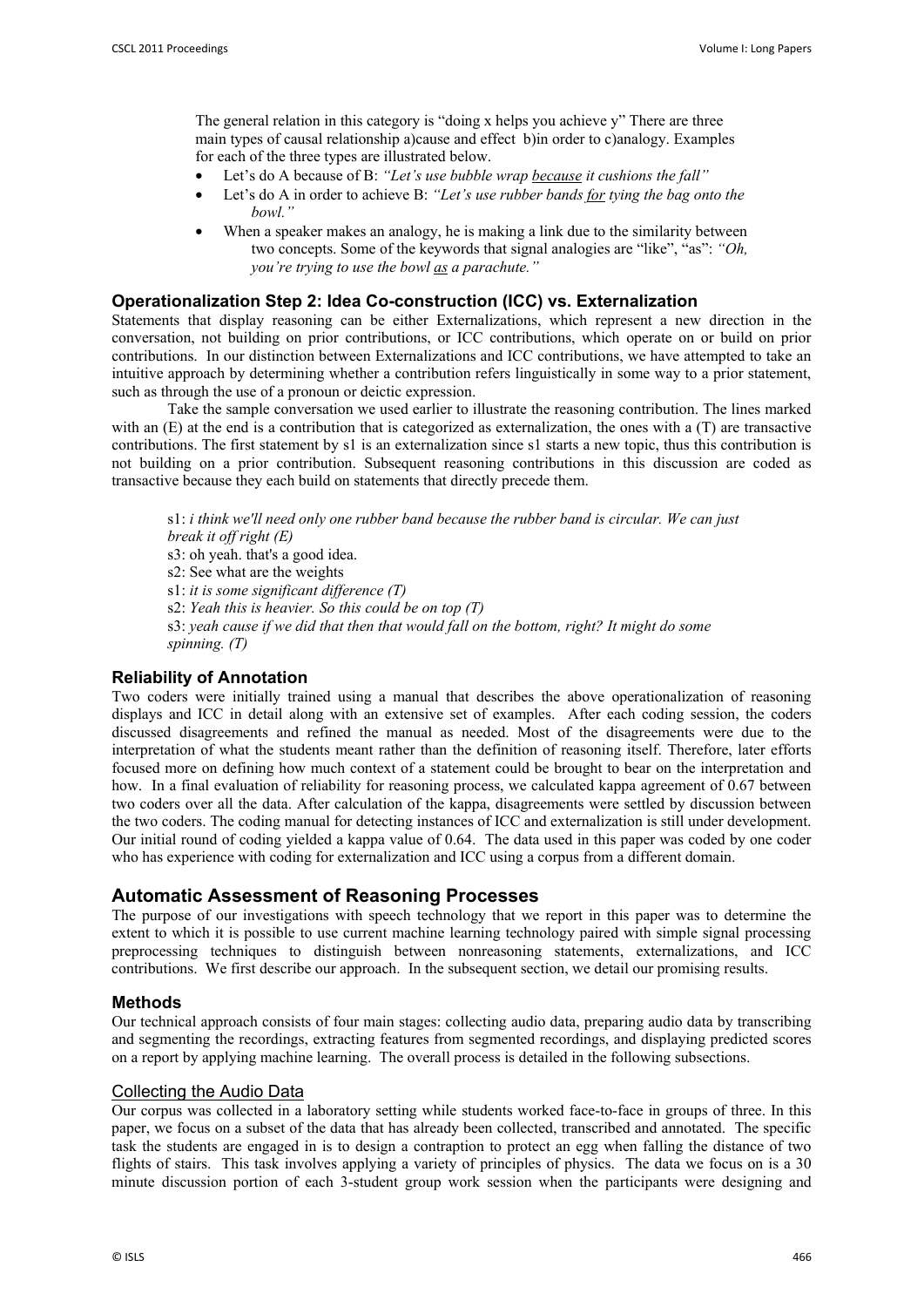building the egg holder together. In order to collect clean speech with each student on a separate channel, each student wore a directional microphone. Nevertheless, although it is possible to clearly identify the main speaker from an audio file, crosstalk, which is the other participants' voices, could still be heard in the background.

#### Transcribing and Segmenting the Audio Data

For each audio file, the main thirty-minute discussion sessions were transcribed and manually segmented for further analysis. A total of 8 meetings were collected, transcribed, and segmented according to the following two rules. The resulting data contained a total of 4361 segments.

- 1. Begin a segment when the main speaker starts talking. If there is silence at the beginning of the file when the main speaker is silent, this means that there will be an "empty" segment in the beginning.
- 2. A segment should contain the main speaker's continuous speech. If there is an interruption (silence or crosstalk) that lasts for more than 1 second, a new segment should be created. When you create a new segment, there should be two boundaries – one that marks the end of the main speaker's first utterance, and another that marks the start of the next utterance after the pause.

## Extract Features from Segmented Recording

After the stage of segmenting the data into units, the next stage involved transforming each segmented unit into a set of feature-value pairs. For the feature set, three types of features were extracted. 1. Acoustic features, 2. Phoneme features, and 3. Auxilary features. All three feature sets reflect "how" the words are spoken rather than the content of the words.

Acoustic features capture certain structural aspects of speech such as amplitude, pitch and energy. More intuitively, these features reflect the intensity and energy level of a given speech segment. For instance, a higher value of amplitude means higher volume of the speaker. If there is variation in the amplitude, this indicates that the speaker's volume varied over time. We collected 4 amplitude features, which are the mean value of amplitude over the whole segment, as well as the mean, median, and variance of the 1 second windows in a given speech segment. Similarly, we extracted 4 pitch and 4 energy features: pitch/ energy of the overall segment, mean, median, and standard deviation of pitch over 1 second windows in a given segment. The pitch features were extracted using the YIN algorithm (De Cheveigné & Kawahara, 2002). In addition to these 12 features, 28 of 40 Mel Frequency Cepstral Coefficients (mfcc) were used in the feature set. The initial 40 mfcc features are the result of applying a set of 40 standard filters, which are available as part of VoiceBox Matlab Toolbox (Voicebox, 2010). The mfccs are standard acoustic features that are commonly used in speech processing. They reflect the distribution of energy level in the given speech. Because using all these 40 features would capture somewhat redundant information, we took the top 28 features using principal component analysis (PCA). The decision to take 28 features was based on a rule of thumb that this number of features is sufficient for a variety of speech classification tasks of a roughly similar nature.

 Phoneme related features are based on English phonemes, which are the smallest building block of sound in English that carries linguistic meaning. For instance, the phoneme that distinguishes the words tip and dip are the [t] and the [d] phonemes. Sphinx (CMUSphinx, 2010), a speech recognition system developed at Carnegie Mellon University, identifies 48 phonemes in the English language. Thus, we used the 48 phoneme probabilities as part of our feature set. We believe that using phonemes could capture certain aspects of content that would reflect the coding process used by human annotators or the structure of the language data. For instance, according to our operationalization of a reasoning statement, cause and effect relationships can be used to causally connect two concepts. Certain words, such as "because" or "for" are often used in cause and effect relationships. Therefore, phonemes such as [b] or [f] may occur frequently in statements that contain reasoning contributions. In addition to the phonemes, a phoneme-count feature and phoneme rate were computed. The phoneme-count feature shows the total number of phonemes, which tells us how much the speaker spoke in the given segment. The phoneme rate feature is the number of phonemes divided by length of the segment, and provides us with an estimate of how fast a person spoke.

In addition to the acoustic and phoneme features, three additional features were computed, namely duration of the segment and a speaker feature, and a feature that reflects stylistic language matching. The duration of the segment was the length of the given segment in seconds. The speaker feature was a binary feature, 0 if the speaker of the given segment is same as the speaker of the last segment, 1 otherwise. For the feature that reflects the stylistic language matching, we computed the Kullback-Leibler distance between phoneme probabilities, which is a measure of how different two distributions are from one another.

Once all the features are extracted, we used the Adaptive Boosting machine learning algorithm (Freund & Schapire, 1995) to train a predictive model and then evaluate whether it was possible to automatically assign segments of speech as containing a "non-reasoning/ externalization/ ICC" contribution with high enough accuracy. The Adaptive Boosting algorithm was designed to be resilient to noisy data and outliers because of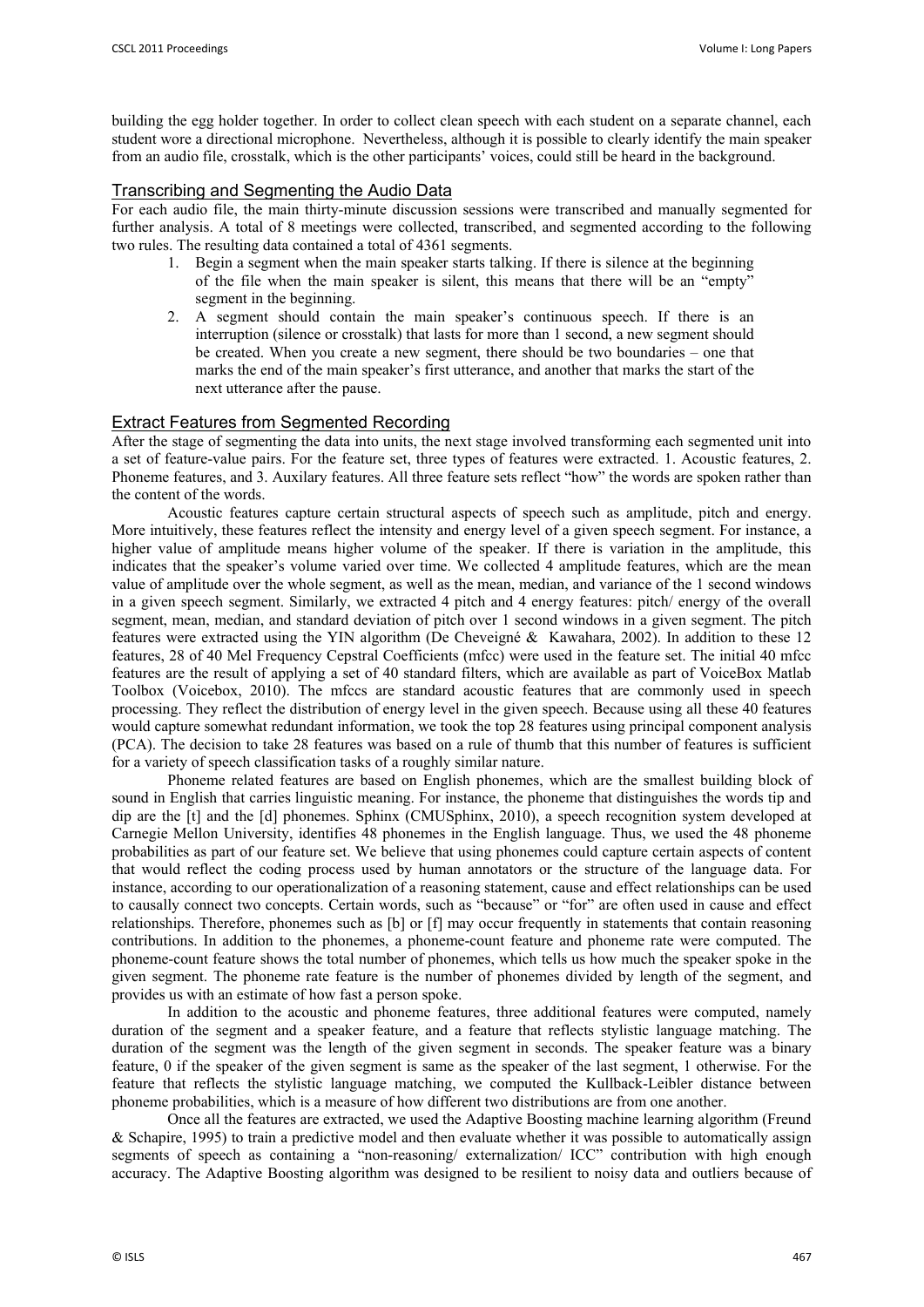the way it trains a model over multiple iterations, and the instances that are misclassified in early iterations receive more attention in the subsequent rounds through a reweighting mechanism.

#### Displaying Prediction on Report

The ultimate goal of our work is to use the automatic predictions to provide reports to instructors about how collaborative groups are interacting with one another. Thus, once we obtain the frequency of non-reasoning/ externalization/ ICC contributions from a given meeting, we can display the numbers in a graph so that the instructor can get a sense of which groups need support.

#### **Results**

Recall that prior to applying machine learning, human annotators manually labeled the data and verified the reliability of the coding process. Next, we used machine learning to produce labels for the data. Table 2 shows how accurate the machine produced labels are compared to the human labels. We achieve an F-score of .56 for distinguishing reasoning from non-reasoning statements. Distinguishing ICC and Externalizations from other statements is lower, at .35 and .32 respectively. Although the recall and precision rates may not seem very high, they are a significant improvement over a baseline (majority class). For all three types of prediction, duration of segment was the top indicator for determining whether a contribution contained reasoning/ ICC or not. In all cases, the length feature was the most important. This result matches the heuristic that if a contribution contains reasoning, it is longer because the speaker needs time to express his thoughts.

When applying machine learning, we took careful steps to avoid the evaluation results being inflated due to overlap in speakers between train and test sets. Namley, we separated the data into two sets, each with a distinct set of students; specifically, a training set for building a model and a test set for testing the accuracy of the model. Given that we had a limited amount of data, we adopted a 10 fold cross validation methodology where we average the performance obtained for each of the ten test sets. For each test set,  $1/10$  of the data is set apart as test data, and the remaining 9/10 of the data is used to build a model.

|                                                                                           |  |  | Table 2: Machine learning experiment results showing baseline, recall, precision, F-score, and top 3 most |  |  |  |  |  |  |  |  |
|-------------------------------------------------------------------------------------------|--|--|-----------------------------------------------------------------------------------------------------------|--|--|--|--|--|--|--|--|
| predictive features for the prediction of reasoning. ICC, and externalization statements. |  |  |                                                                                                           |  |  |  |  |  |  |  |  |

| Prediction      | Baseline | Recall | Precision      | F-score | Feature #1 | Feature #2          | Feature #3          |
|-----------------|----------|--------|----------------|---------|------------|---------------------|---------------------|
|                 | F-score  | $(\%)$ | $\binom{0}{0}$ | (%)     |            |                     |                     |
| Reasoning vs.   | 0.20     | 0.63   | 0.51           | 0.56    | Length     | Phoneme rate        | $12^{th}$ PCA       |
| other           |          |        |                |         | $(27.8\%)$ | $(6.5\%)$           | feature $(5.2\%)$   |
| ICC vs. other   | 0.12     | 0.72   | 0.24           | 0.35    | Length     | Phoneme 'B'         | $12^{th}$ PCA       |
|                 |          |        |                |         | $(17.8\%)$ | $(18.2\%)$          | feature $(6.7\%)$   |
| Externalization | 0.08     | 0.70   | 0.22           | 0.32    | Length     | 2 <sup>nd</sup> PCA | 9 <sup>th</sup> PCA |
| vs. other       |          |        |                |         | $(35.2\%)$ | feature $(4.7\%)$   | feature $(4.3\%)$   |

## **Conclusions and Current Directions**

In this paper, we presented our work towards automatic detection of reasoning displays and ICC contributions in speech data. The need for a tool that presents level of ICC contributions has been demonstrated in our previous study where we investigated the needs of instructors who teach project courses (Gweon et al, 2011). The goal of this paper was to develop technology to address such needs. To this end, we have begun with a simple technique, adapted from other stylistic speech classification tasks. Our work shows promise in that 1) humans can distinguish reasoning and non-reasoning statements with acceptable reliability, although reliability on distinguishing externalizations from ICC contributions needs more improvement, and 2) using machine learning, classification of a statement as reasoning/ non-reasoning is feasible, even with limited training data. Results at distinguishing ICC contributions from others are still weak, especially with respect to precision.

In our future work, more sophisticated adaptations of sociolinguistic work might suggest follow-up techniques. Other pieces of work on sociolinguistics of speech style emphasize social interpretations of stylistic shifts within an interaction (Eckert & Rickford, 2001). For example, Social Accommodation Theory (Giles, 1984) emphasizes the important function of stylistic convergences between speakers within an interaction. This work suggests that more complex features computed over patterns of the types of acoustic and prosodic features that we begin with in this paper may be more conducive to high levels of accuracy. In addition to investigating frequency counts and patterns, we also plan to investigate sequencing and timing rather than just quantity as adopted by Kapur and colleagues (2009). In terms of data, we are currently collecting and annotating audio data from additional meetings as well as other contexts to validate our result further as well as testing its generality across a wider variety of student groups. In addition, because the automatic predictions are not perfect, we must also explore how to properly signal instructors about the confidence level of the predictions.